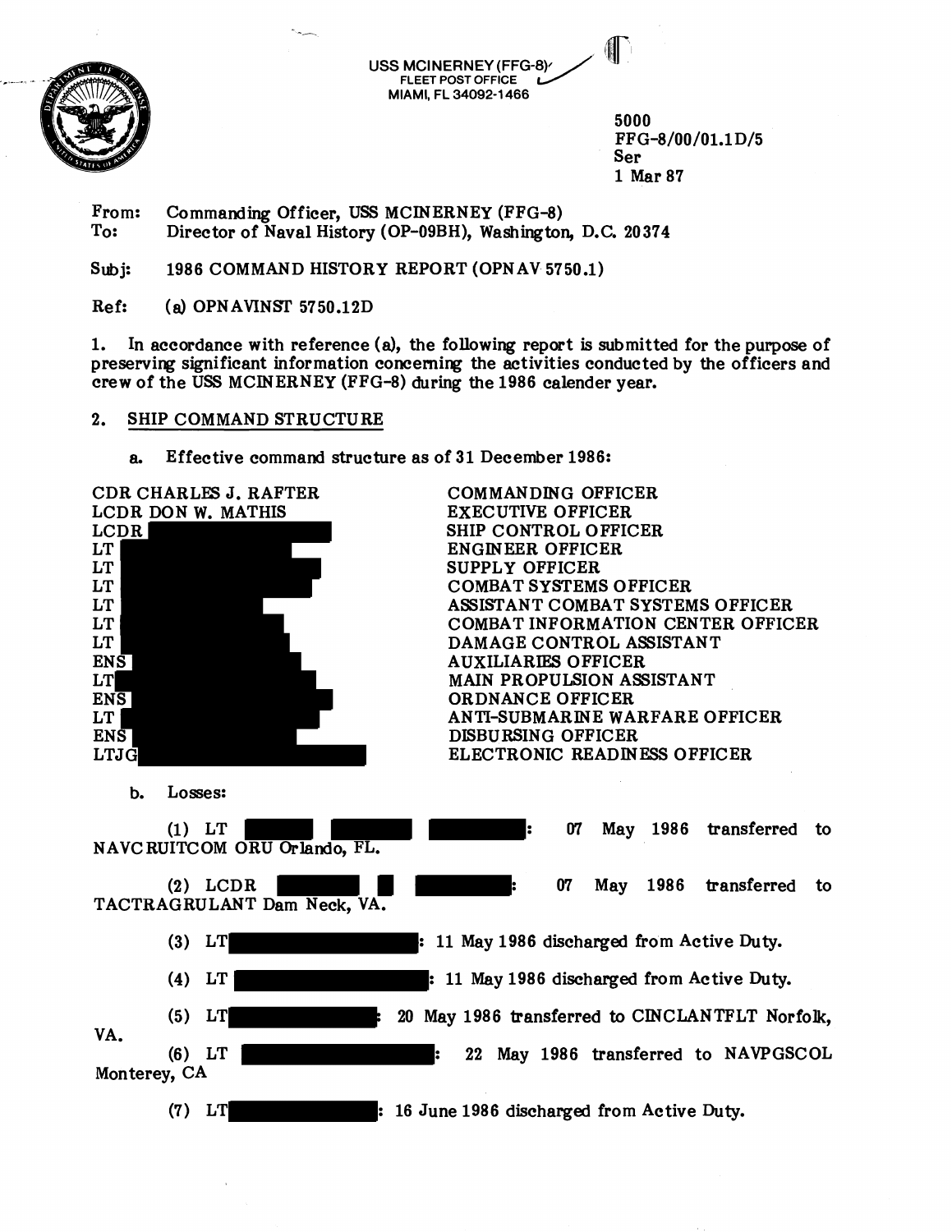**(8)** CAPT RICHARD D. WEST: **12** July **1986** transferred to NAVWARCOL Newport, RI. **(9)** LCDR : **01** September **1986** transferred to TACTRAG RULANT VIRGINIA BEACH, VA. **(10)** LT : **22** September **1986** transferred to NATI'C MEMPHIS, **TN. (11)** LT : **01** October **1986** transferred to SURFLANT RE ADSUPPG RU Maypor t, FL. c. Gains **(1)** LCDR DON W. MATHIS: Date reported, **28** April **1986** from COMAREASWFOR SIXTHFLT, Naples Italy. **(2)** LT : Date reported, **05** May **1986** from SWOS Department Head School in Newport, RI. **(3)** LT : Date reported, **28** May **1986** from NSC Athens, GA. (4) ENS : Date reported, **03** June **1986** from Naval Academy, Annapolis, MD. **(5)** CDR : Date reported, **07** July **1986** from OPNAV. **(6)** LCDR : Date reported, **23** August **1986** from SWOS Department Head School in Newpor t, RI. **(7)** LT : Date reported, **09** September **1986** from SWOSCOLCOM Newpor t, RI. **(8)** ENS : Date reported, **09** September **1986** from NSCS in Athens, GA. **(9)** LT : Date reported, **19** October **1986** from **USS**  AFFRAY. **(10)** LTJG : Date reported, **01** December **1986** from SWOSCOLCOM in Newport, RI.